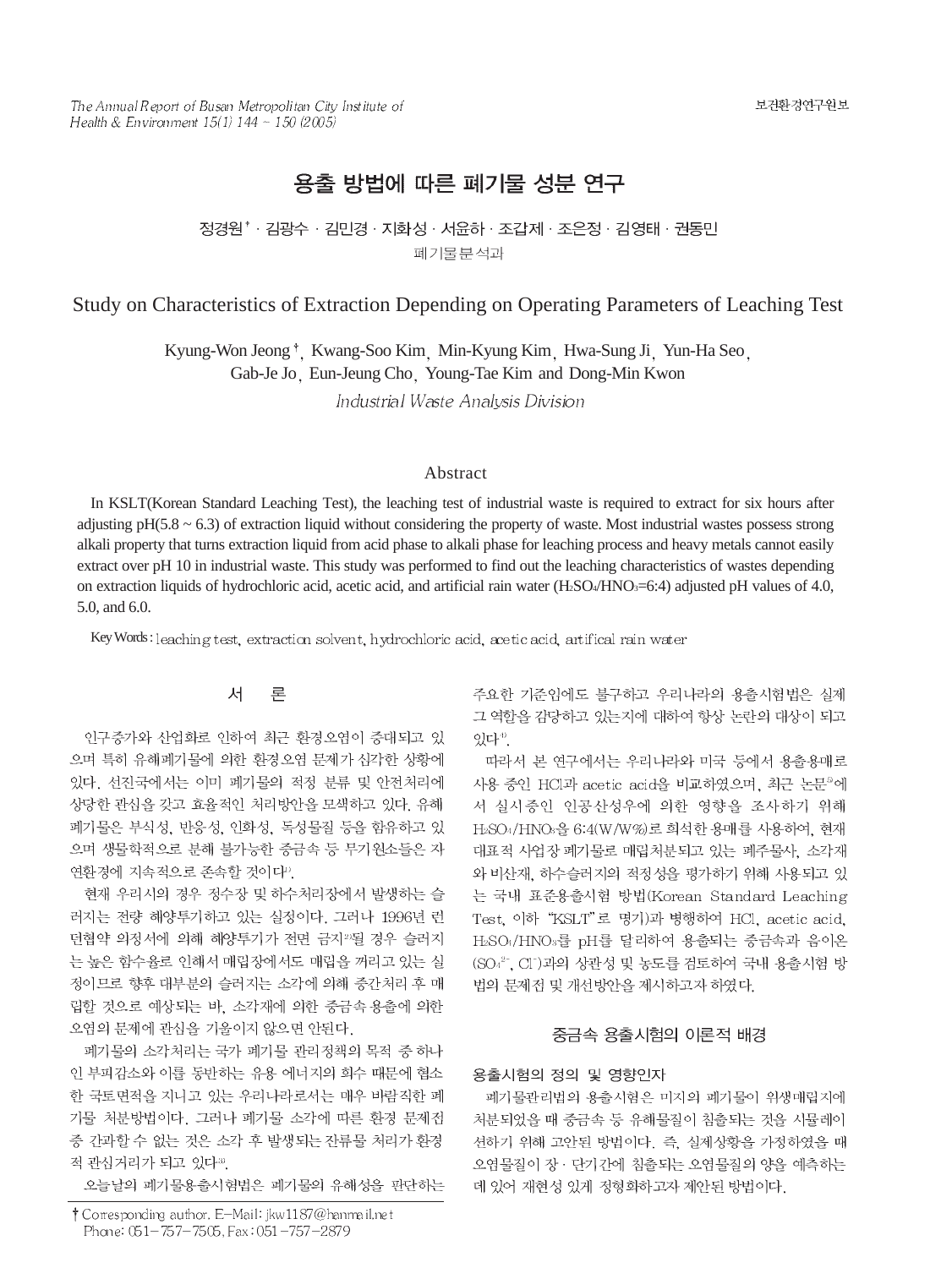하지만 실제적으로 처분과정에 있어서 오염물질의 이동 및 거동경로, 피폭자에게의 위해성 등이 반영되지는 못하고 있는 실정이다.

미국의 SLT(Standard Leaching Test)방법인 TCLP(Toxicity Characteristics Leaching Procedure)법 은 도시 고형폐기물이 매립되어 분해단계에서 발생하는 organic acid의 영향을 고려하기 위해 acetic acid으로 용출 용매의 pH를 5내외에서 조절하고 있다.

용출시험은 크게 회분식 용출시험(batch test)와 칼럼식 용 출시험(column test)로 구분할 수 있으며, 시험 시간의 제약 을 고려할 때 대부분 나라에서는 회분식 용출시험을 채택하고 있다. 회분식 용출시험의 영향인자는 다음과 같다.

- 용출액의 화학적 조성 : 용출액의 pH. 이온강도 등
- 교반방법
- 교반시간
- 시험대상 고형물의 표면적 : 분쇄여부, 분쇄된 입자의 크기 - 용출 후 고액 분리방식
- 용출 용기 : 용기 자체에서 용해되거나, 용기에 침전(흡 착)될 수 있음.

특히 휘발성 유기화학물질 계통에 대한 용출시험의 경우 zero head space 상태에서의 실험이 필수적이다.

#### 현행 국내 용출시험법의 문제점

국내의 용출시험법에서는 용출용매의 pH를 5.8~6.3으로 조정한 후 진탕 시 pH조정을 하지 않고 실험하도록 되어 있 다. 그러나 이 과정에서는 2가지 문제전이 있다.

Table 1. Comparison of KSLT and American SLT<sup>6,7)</sup>

첫째, 현재 국내 강우는 pH가 5이하로 나타나고 있고, 매립 지의 안정화 과정 중 acid phase 과정에서 생산되는 organic acid 및 CO2의 영향으로 산성조건인 pH 5이하를 나타낸다.

둘째, 진탕 시 pH 조절을 하지 않아 폐기물 자체에서 용출 되는 산 · 알카리제의 영향을 많이 받는 것으로 알려져 있다. 따라서 KSLT법과 TCLP 법의 큰 차이는 진탕 시 용출용매의 pH를 조정하는지의 여부에 달려있다.

#### 실험재료 및 방법

#### 폐기물 실험

#### 용출대상 폐기물

조사대상 시료는 연구 목적상 특정 폐기물로 분류될 가능성 이 큰 폐기물중 중금속 함유량이 높고 용출 경향이 뚜렷한 폐 기물을 선정하여 함유량 분석을 한 결과 대상 폐기물로 적절하 다고 판단되는 4가지의 사업장 폐기물(주물공장의 화학점결 폐주물사, 생활쓰레기 소각시설의 소각재와 비산재, D하수처 리시설의 최종 슬러지 케익, 이하 "폐주물사", "소각재", "비 산재", "하수슬러지"로 명기)을 중심으로 실험을 하였다.

시험 전 각 시료에 대한 폐기물 자체의 pH를 조사하여 용출 전, 후 의 pH변화를 조사하였다.

#### 시료채취 및 대상시료 분석

조사 대상 폐기물의 시료는 우리나라 폐기물 공정시험방법 에 준하여 채취하였으며, 용출시험방법은 KSLT을 기초로 하 여 폐기물별 용출용매의 변화에 따른 중금속과 음이온(anion) 의 농도변화 및 상관성(relationship, R<sup>9</sup>을 검토하였다.

폐기물별 200 rpm에서 6 hr 진탕 후 그 상등액을 GF/B 여 지로 여과 후 중금속은 AAS(Atomic Absorption

| Items                     | <b>KSLT</b>          | $TCL^2$                            | EPTOX <sup>3</sup>                               | MEP <sup>1</sup>                     |
|---------------------------|----------------------|------------------------------------|--------------------------------------------------|--------------------------------------|
| Application               | As dassify waste     | As landfilled, if extract<br>waste | Decision of contaminates<br>movement             | Leaching description by<br>acid rain |
| Samp le amount $(g)$      | 50                   | 100                                | 100                                              | 100                                  |
| Partical size (below)     | $5 \text{ m}$        | $9.5$ mm                           | $9.5$ mm                                         | 9.5 mm                               |
| Extraction solvents       | $DW + HCl$           | $DW + 0.5N$ acetic acid            | $DW + 0.5N$ acetic acid                          | $DW + H2SO4/HNO3(6/4)$               |
| In strument               | horizon round shaker | agitator                           | agitator                                         | agitator                             |
| Extractant pH             | $5.8 - 6.3$          | leach ant 5.0                      | $5.0 = 0.2$<br>(As mixing sample and extractant) | 3.0                                  |
| Sample & extractant ratio | 1:10                 | 1:20                               | 1:16                                             | 1:20                                 |
| $Temperature(\mathbb{C})$ | room temperature     | $22 \equiv 3$                      | $20 - 40$                                        | $20 - 40$                            |
| Extraction $time(hr)$     | 6                    | 18                                 | 24                                               | 24                                   |
| Extraction condition      | $200$ rpm            | $30 \text{ pm}$                    | fully agitation                                  | fully agitation                      |

<sup>13</sup> Korean Standard Leaching Test

<sup>2</sup> Toxicity Characteristics Leaching Procedure

<sup>3</sup> Extraction Procedure Toxicity Test

<sup><sup>+</sup></sup> Multiple Extraction Procedure

ㅇ 용출시험의 영향인자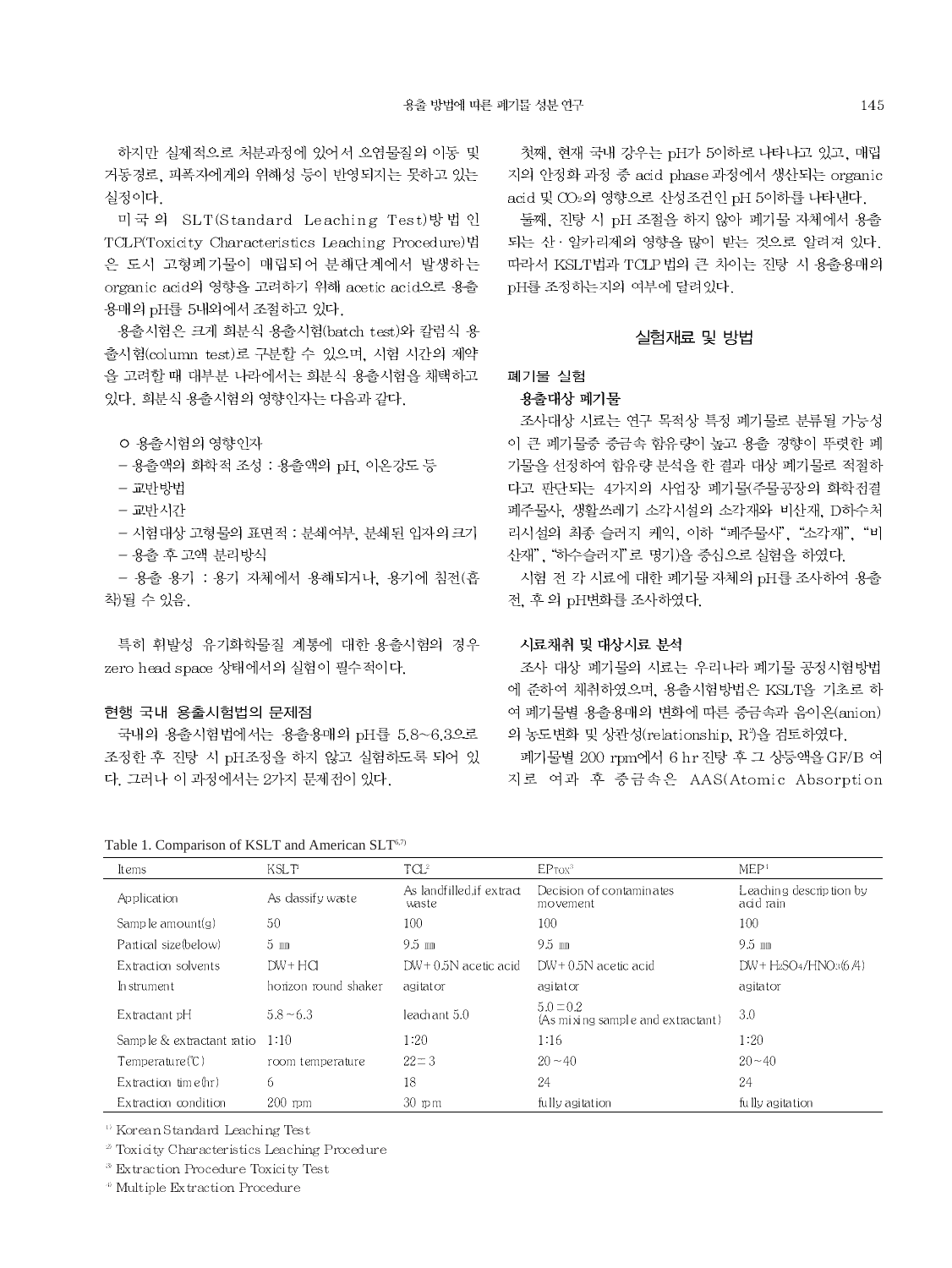Spectrophotometry, SpectraAA 220 FS, Varian) 로 분석 하였으며, 음이온은 IC(Ion Chromatogram, S5200, SYCAM) 로 분석하였다.

#### 용매변화에 따른 용출액의 pH변화

시료 10 g을 50 mL 비이커에 취한 다음 여기에 증류수 25 mL을 넣어 잘 교반하여 30분 이상 정치한 후 pH meter(digtial pH-meter, ORION)로 측정하였으며, 용출 후 pH 변화는 진탕 후 그 상등액을 검액으로 하여 측정하였다.

#### 용출시험 및 용매 조건

폐주물사, 소각재, 비산재, 하수슬러지에 대하여 각각 DW(pH6.0), HCl(pH4.0, 5.0), acetic acid(pH4.0, 5.0), H2SO4/HNO3(pH4.0, 5.0)을 조제하여 각각의 시료에 대한 용출시험을 하였으며, 진탕하기 전과 후의 pH농도변화 및 고 액비 1:10(W/V%)으로 맞춘 후 6시간 진탕하였다.

진탕 후 용출액은 GF/B여지로 여과 후 그 여액을 AAS로 분석하였으며, 이 여액의 음이온(SO42-, Cl-) 분석은 IC로 분석 하였다.

#### 표준용출시험(Korean Standard Leaching Test, KSLT)

대상시료 적당량(약 50 g)을 달아 pH 5.8~6.3으로 한 용출 용매와 1:10 (W/V%)의 비율로 혼합한 후 상온 · 상압 하에서 진폭이 4~5 cm인 수평왕복진탕기를 사용하여 200회/분으로 6시간 연속 진탕한 후 여과하고(GF/B) 그 여액을 시료로 폐기 물공정시험법<sup>6</sup> 제4장의 "항목별 시험방법"에 준하여 5개 항목 (Pb, Cu, Cd, Cr, Zn)을 분석하였다. 증류수(Distilled water, 이하 "DW"로 명기)의 pH가 5.8~6.3이상일 때는 0.1 N HCl을 가하여 pH를 5.8~6.3으로 조절하였고, 그 이하일 때는 0.1 N NaOH를 가하여 pH를 조정하였다.

#### 용출조건변화에 의한 용출시험

폐기물의 유해성분의 용출에 영향을 줄 수 있는 인자들 중 폐기물의 용출량에 가장 많은 영향을 미칠 것으로 예상되는 용 출용매와 pH를 Table 2와 같이 변화시켜 실험을 하였으며, 각각의 조건변화를 제외한 나머지 용출조건은 국내 용출시험 은 KSLT로 표기하고 HCl의 pH를 4.0, 5.0로 한 용출시험은 LT(HL4.0), LT(HL5.0)로 표기하고 acetic acid의 pH를 4.0. 5.0로 한 용출시험은 LT(AA4.0), LT(AA5.0). H2SO4/HNO3의 pH를 4, 5로 한 용출시험은 LT(S/N4.0), LT(S/N5.0)로 표기하였다. Table 2의 pH는 용출용매의 초기 pH이다.

#### 용출대상 폐기물의 조건

분석대상 폐기물은 부산의 사업장에서 발생하는 폐기물을 중심으로 폐주물사, 소각재, 비산분진, 하수슬러지를 중심 으로 분석하였으며 시료자체의 pH는 강알카리로 추출용매 의 초기 pH와는 상관없이 진탕 후에 강알카리로 변화하였 다. 각 폐기물별 초기 pH와 진탕 후 pH변화는 Table 3과 같다.

| рH<br>Test<br>Vessel volume(mL)<br>Shaking time<br>Mixing ratio<br>KSLT <sup>1</sup><br>6.0<br>1000<br>1:10<br>6 hr |                                |
|---------------------------------------------------------------------------------------------------------------------|--------------------------------|
|                                                                                                                     | Shaking condition              |
|                                                                                                                     | Width $4 \sim 5$ cm, 200 rpm   |
| LT(HL4) <sup>2</sup><br>4.0<br>1000<br>6 <sub>hr</sub><br>1:10                                                      | Width $4 - 5$ cm, $200$ rpm    |
| $LT(HL5)^2$<br>5.0<br>1000<br>6 <sub>hr</sub><br>1:10                                                               | Width $4-5$ cm, $200$ rpm      |
| $LT(AA4)^3$<br>4.0<br>1000<br>1:10<br>6 hr                                                                          | Width $4 \sim 5$ cm, 200 rpm   |
| $LT(AA5)^3$<br>5.0<br>1000<br>1:10<br>6 hr                                                                          | Width $4 - 5$ cm, $200$ rpm    |
| $LT(S/N4)^1$<br>4.0<br>6 hr<br>1000<br>1:10                                                                         | Width $4 - 5$ cm, $200$ rpm    |
| $LT(S/NS)^{1}$<br>1000<br>5.0<br>6 hr<br>1:10                                                                       | Width $4 \sim 5$ cm, $200r$ pm |

Table 2. Conditions for each leaching test

 $\,$ <sup>0</sup> Korean Standard Leaching Test

 $\degree$  Leaching test with leaching pH(HCl) of 4.0, 5.0

 $^3$  Leaching test with leaching pH(acetic acid) of 4.0, 5.0

 $^{\circ}$  Leaching test with leaching pH(HsO4/HNOs) of 4.0, 5.0

#### Table 3. pH variation of each sample

| Samp les           | pH                        | рH              | рH                       |
|--------------------|---------------------------|-----------------|--------------------------|
|                    | (in waste before shaking) | (in extractant) | (in waste after shaking) |
| Waste foundry sand | 10.5                      | 4.0, 5.0, 6.0   | 10.5                     |
| In cinerator ash   | 12.9                      | 4.0, 5.0, 6.0   | 13.1                     |
| $Hv$ ash           | 10.9                      | 4.0, 5.0, 6.0   | 11.5                     |
| Sewage sludge      | 6.0                       | 4.0, 5.0, 6.0   | 6.0                      |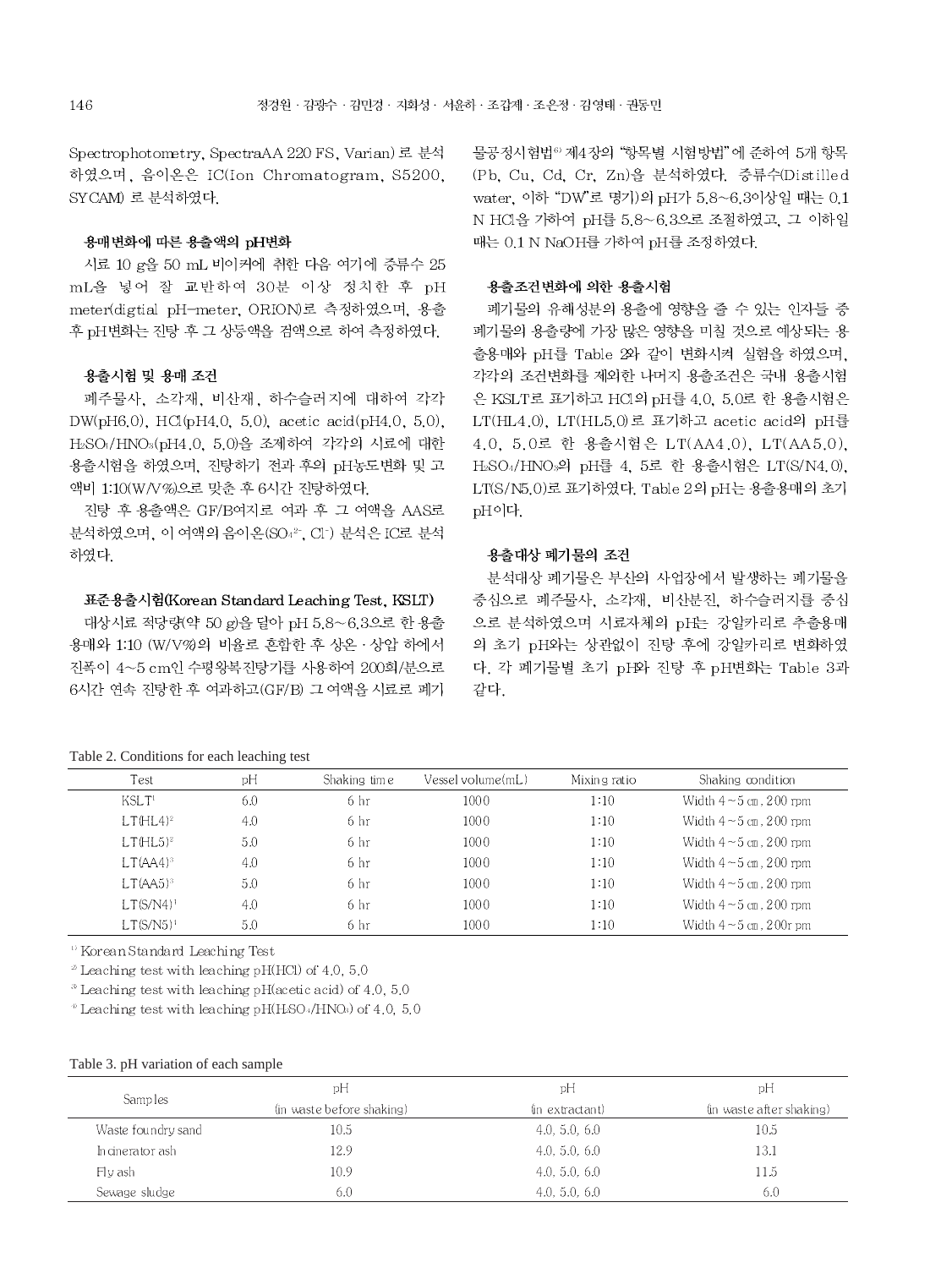### 결과 및 고찰

4개 종류의 폐기물을 용매에 따라 pH를 달리하여 용출실험 을 한 결과 중금속별 용출정도가 폐주물사의 경우 Zn > Cu > Cr > Pb > Cd. 소각재는 Cr > Zn > Cu > Cd > Pb. 비산재는 Pb > Zn > Cu > Cd > Cr 순으로 낮아지고 각 폐기물별 용출되 는 중금속 농도 차이도 많이 발생하는 것으로 나타났다. 특히 진탕 전 용매의 pH를 DW의 경우 6.0, HCl 4.0, 5.0, acetic acid 4.0, 5.0, H2SO4/HNO3 4.0, 5.0으로 조정하여 용출하였 으나 폐기물 자체의 pH가 대부분 알카리로 진탕과정에서 완충 이 일어나 6hr 용출 후 용매의 pH가 강알카리로 변화되는 것 으로 나타났다. 따라서 KSLT법은 용출용매에 의해 유해중금 속의 농도가 결정되는 것이 아니라 대상폐기물 내의 pH농도에 의해 중금속의 용출농도가 결정되는 것으로 나타났다.

### 폐기물별 중금속 용출 특성 폐주물사

폐주물사의 경우 Zn과 Cu가 타 중금속에 비해 용출정도가 많았으며 용출용매에 따른 변화에도 HCI과 H2SO4/HNO3에서 pH가 내려갈수록 중금속 용출량은 증가하였으나. acetic acid의 경우에는 반대의 경향을 보였다. 이는 대상폐기물과 용 출용매의 상관성으로 볼 때 용출용매의 pH에 따라 중금속 용 출농도가 증가하는 것으로 나타나. 추후 폐기물별 적정 용출용 매 선정 시 중요한 자료로 사용될 것으로 보인다.

금형제조 공정에서 발생되는 폐주물사는 Cu, Zn, Pb의 합

금주물의 형틀을 만드는 보조제로 추후 폐기물 재활용 측면에 서 용출시험의 용매결정은 매우 중요하다고 사료된다.

#### 소각재

소각재의 경우 각 용출용매에 따른 중금속의 용출농도는 주 물사보다 높은 것으로 나타나, 폐기물의 중금속 오염농도가 주 물사보다 높았다. 소각재의 경우 타 폐기물보다 중금속 용출농 도가 높아 매립 시 별도의 차수처리시설이 필요할 것으로 사료 되었으며, 용출용매는 HCl이 가장 적합한 것으로 나타났다.

HCl 다음으로 H2SO4/HNO3에서 pH 감소에 따른 중금속의 용출이 증가가 나타나. 소각재 처리로 매립을 선택할 경우 강 우에 의한 중금속의 용출이 시간경과에 따른 용출농도가 지속 적으로 증가할 것으로 사료된다.

### 비산재

비산재의 경우 앞서 서술한 주물사와 소각재와는 다른 양상 을 나타내었는데, Pb과 Zn에서 용출농도가 증가하는 것으로 나타났다

비산재의 경우에는 소각되는 폐기물의 성상에 따라 용출되 는 중금속의 종류도 다양할 것으로 사료된다.

비산재는 폐기물 소각 시 비산되는 먼지와 오염물질이 결합 된 것으로 여러 가지 화학반응에 의해 안정된 물질로 용매별 용출시험에서도 일부 중금속을 제외하고 용출되는 농도가 극 히 소량인 것으로 조사되었다. 따라서 폐기물별 비산재 처리 시 소각되는 폐기물 성상이 중요할 것으로 사료된다.







Fig. 2. Average concentrations of contaminants in the leachant from Incinerator ash by pH.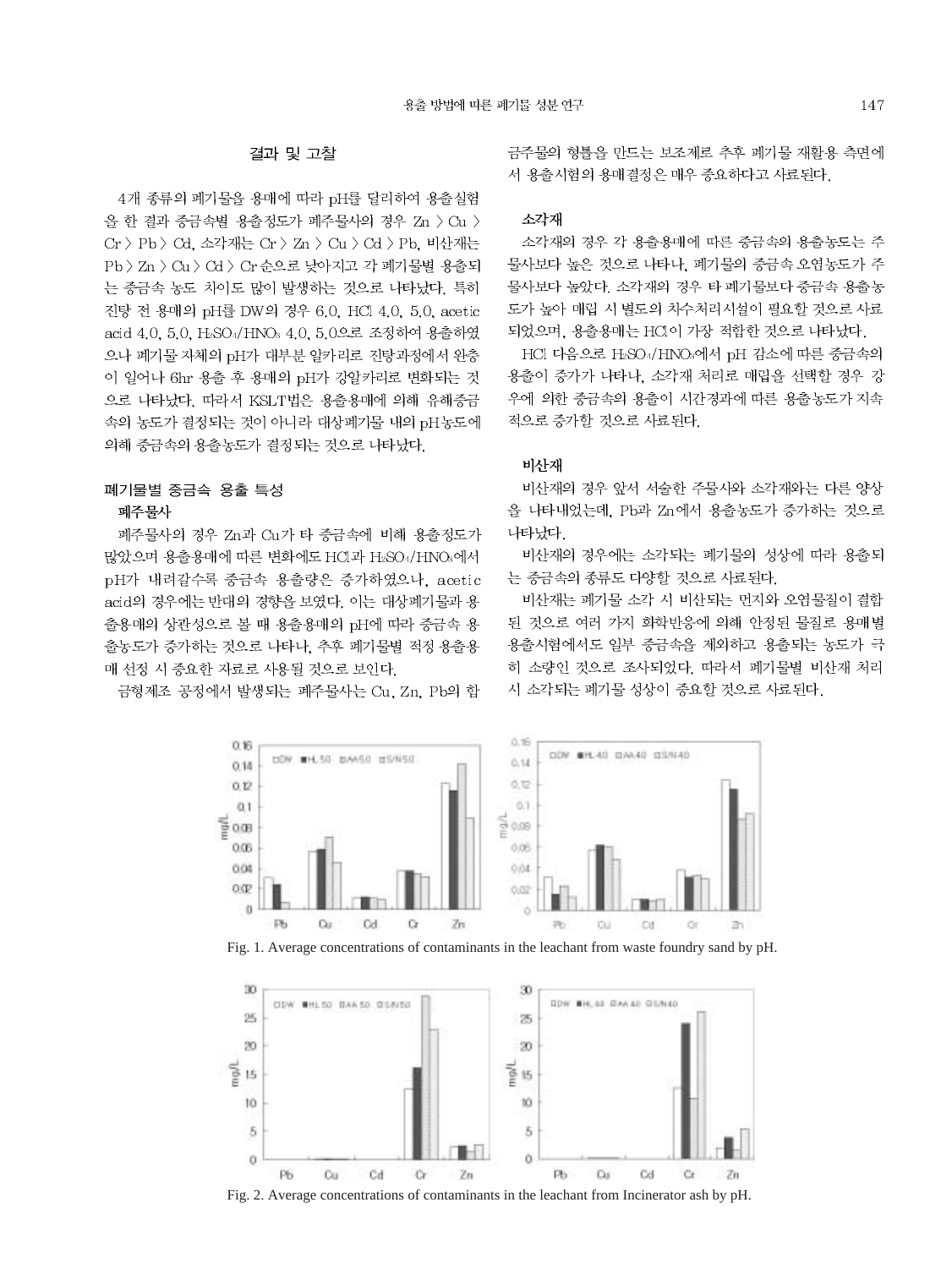### 하수슬러지

하수슬러지의 경우 사업장 폐기물중 가장 유기물을 많이 함 유한 폐기물로 재활용 시 그 활용도에 따라 부가가치가 높을 것으로 사료된다. 따라서 수처리 공정에서 발생하는 슬러지의 중금속 용출정도는 재활용이라는 측면에서 아주 중요하다.

한편 하수슬러지 내에는 다량의 Cl- 및 SO<sub>4</sub>2- 등 음이온이 안정적인 물질로 존재하고 있어 2가 양이온 중 Pb, Cr, Cd 등 은 Cu. Zn에 비해 용출농도가 낮았다.

#### 용매에 따른 폐기물별 음이온 농도 변화 및 상관성

각 시료별 각각의 용출용매의 pH를 달리하여 중금속 농도 를 측정한 결과 하수슬러지를 제외한 폐주물사, 소각재, 비산 재는 폐기물 내의 pH가 강 알카리를 나타내어 용출용매의 pH 에 관계없이 진탕과정에서 완충이 일어나 폐기물 내의 알카리 성분이 용출되면서 전차 강알카리로 변하는 것으로 나타났다. 따라서 현재 우리나라에서 시행하는 폐기물공정시험법상의 용 출시험방법은 폐기물 성상과 관계없이 용출용매의 pH만을 약 산(5.8~6.3)으로 조정하여 6 hr 진탕한 후 그 여액을 시료로 사용한다. 따라서 진탕과정은 용출용매의 pH가 아니라 폐기 물의 pH에 의해 용출용매의 pH가 결정된다.

본 실험에서 사용한 폐기물은 사업장에서 발생하는 소각재. 폐주물사, 비산재를 중심으로 실험한 결과 폐주물사의 경우 사 업장에서 생형사 점결제로 벤토나이트를 사용하여 용출 시 알 카리성을 나타내는 것으로 나타났다. 소각재와 비산재의 경우 폐기물 소각 시 배출되는 오염물질 중 질소화합물 및 다이옥신

제거를 위해 소석회(Ca(OH)2)을 액상으로 사용하고 있어 소각 재와 비산재의 pH에 영향을 미치는 것으로 나타났다.

따라서 폐기물별 용출용매 초기 pH 조정이 필요한 것으로 나타났으며, 그 표준 시방서가 있어야 할 것으로 사료된다.

한편 각 시료별 용출된 중금속과 음이온사이의 상관성을 조 사하기 위하여 용출 후 용해성 황산염(SO4-2)과 염소이온(CI-) 을 IC로 분석한 결과 두 종류의 폐기물에서(폐주물사, 소각재) Acetic acid 보다 HCl에서 상관성이 뛰어났으나, 소각재의 경 우 상대적으로 상관성이 낮은 것으로 조사되어, 용출용매 재선 정과 진탕 시 2차례 정도 용출용매의 pH 조정이 필요할 것으 로 사료된다.

### 폐주물사

한편, 폐주물사의 경우 용출용매에 따른 음이온의 상관성의 경우 acetic acid 보다 HCl을 용출용매로 사용 시 그 상관성 이 우수한 것으로 나타났다. 따라서 폐주물사를 진탕 시 용매 의 pH조정이 필요하며, 용출용매로 HCl이 적정한 것으로 나 타났다.

#### 소각재

소각재의 경우에도 폐주물사와 비슷한 경향을 보였는데. acetic acid보다 HCl에서 음이온의 농도가 증가하였으며, acetic acid보다 HCl에서 음이온의 용출농도가 증가하였으 며, 일정간격으로 pH조정이 필요한 것으로 나타났다. 이는 소 각 시 알카리제의 첨가로 소각재속에 포함된 알카리제가 용출



Fig. 3. Average concentrations of contaminants in the leachant from fly ash by pH.



Fig. 4. Average concentrations of contaminants in the leachant from sewage sludge by pH.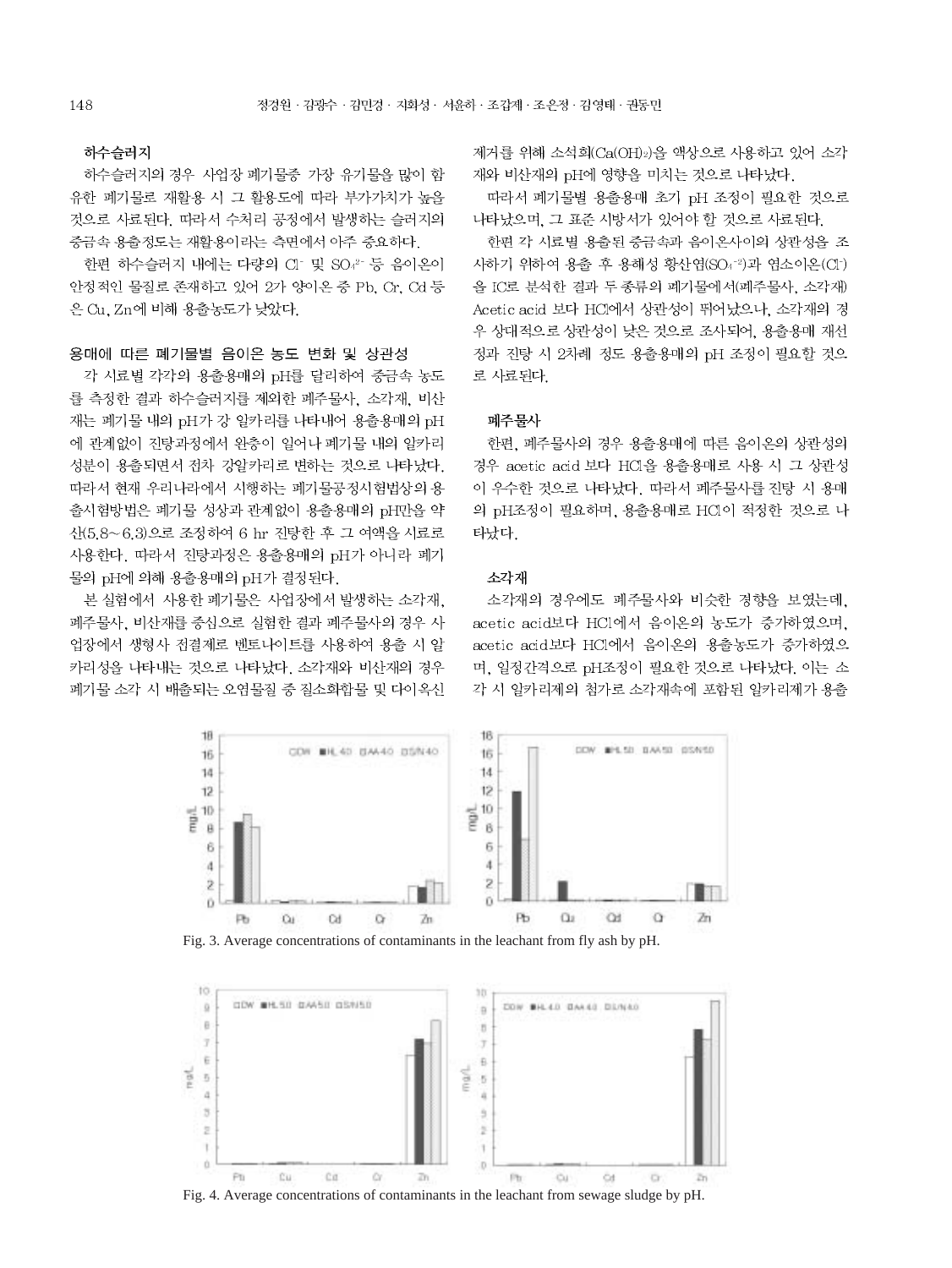

Fig. 5. Relationship between extraction solvents and anion from waste foundry sand.



Fig. 6. Relationship between extraction solvents and anion from incinerator ash.



Fig. 7. Relationship between extraction solvents and anion from fly ash.

시간이 증가할수록 지속적으로 영향을 줌으로써 용출용매의 pH를 알카리로 변화시키는 것으로 조사되었다.

#### 비산재

비산재의 경우 용출용매인 HCl의 농도가 pH 5.0일때는 변 화가 없었으나 pH 4.0에서 CI-의 농도가 증가하는 것으로 나 타났으며, 용출용매가 HCl보다는 인공강우에 맞춘 H2SO4/HNO2에서 음이온의 농도가 증가하는 것으로 조사되 었다. 따라서 소각로에서 발생하는 비산재의 경우 폐기물관리 법상 HCl을 용매로 사용하도록 하고 있으나 폐기물 성상별 중 금속 용출정도가 다른 것으로 나타났다. 비산재의 경우 소각재 와는 다른 양상을 보인 것도 소각재는 폐기물을 고온에서 소각 한 잔재물이며, 비산재는 소각잔재물이 고온에서 소각 시 유해

성 가스와 비산재가 동시에 유출되는 것을 bagfilter나 cyclone를 통해 집진한 유해물질로서 중화제 및 흡착제의 성 분 또한 포함하고 있어 HCl보다는 HsO4이나 HNO3에서 음 이온의 용출정도가 증가하는 것으로 나타났다.

### 하수슬러지

하수슬러지의 경우 용출용매 중 HCl pH 4.0에서 음이온의 농도가 가장 높았으며 acetic acid의 경우 pH변화에 영향을 크게 받지 않는 것으로 나타났다. 하수슬러지는 소각 시 발생 하는 폐기물보다 유기성 물질을 많이 함유한 폐기물로 CI-의 농도가 타 시료에 비해 10~100배정도 많이 용출되었으며, 용 출용매는 acetic acid보다는 HCl에서 반응성이 높은 것으로 조사되었다.